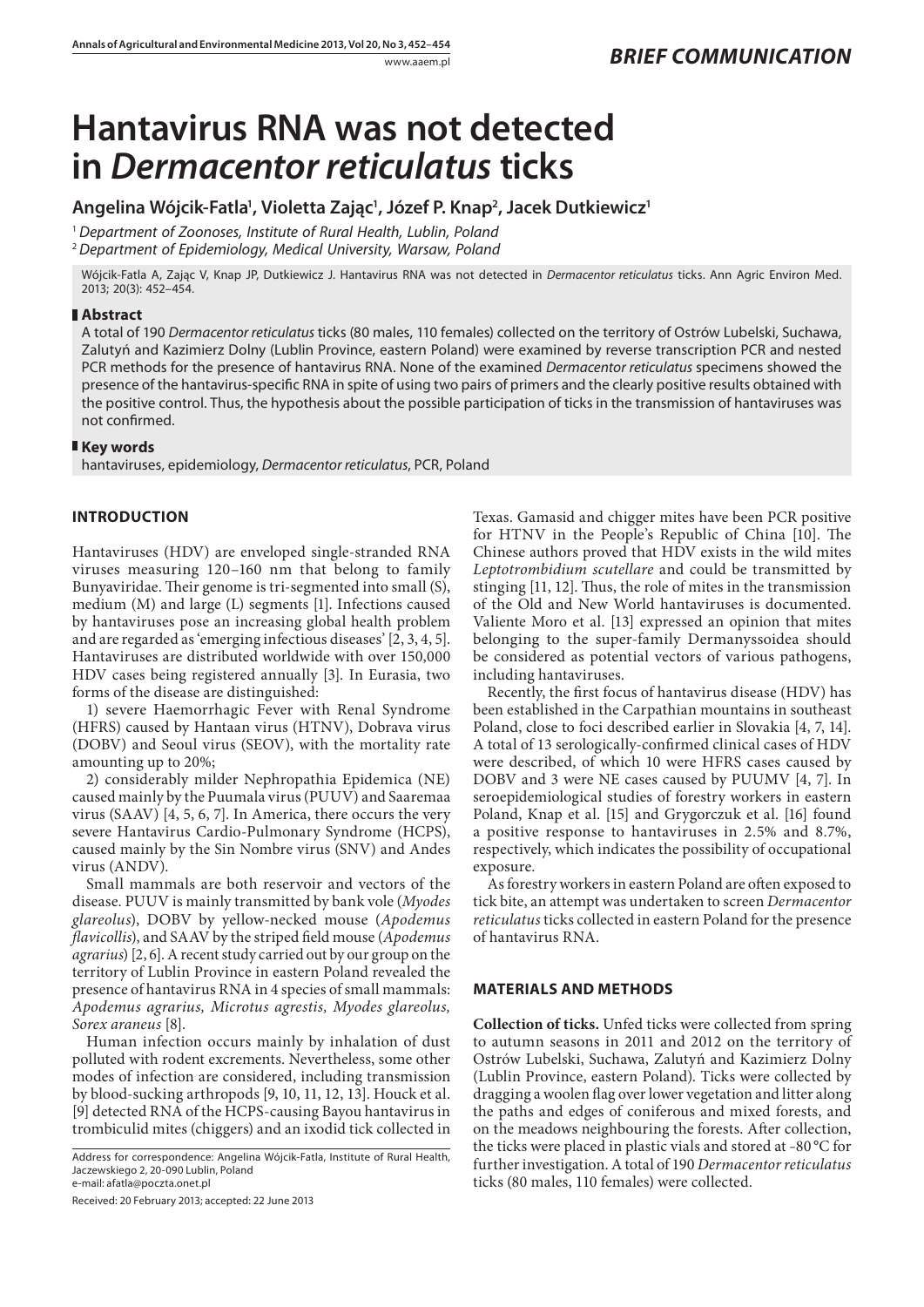**RNA isolation.** After thawing, the ticks were investigated individually. Each specimen was crushed separately in liquid nitrogen and then homogenized with a syringe needle and suspended in buffer containing guanidine isothiocyanate (GITC), inhibiting RNA-ase enzyme. Total RNA was extracted from homogenized ticks using the RNeasy Mini Kit (Qiagen, USA) according to the producer's instructions. The amounts of extracted RNA measured with NanoDrop ND1000 spectrophotometer (USA) were in the range of 30–80 ng.

**Reverse Transcription** Reverse transcription was carried out using the QuantiTect Reverse Transcription kit (Qiagen, USA) according to the producer's instructions.

**PCR and nested PCR reaction.** The reactions were performed according to Arai et al. [17].

To amplify hantavirus L-segment sequences, the polymerase chain reactions (PCR) were carried out with the following primers: For the region of the L-segment: outer HAN-L-F1: 5'-ATGTAYGTBAGTGCWGATGC-3' and HAN-L-R1: 5'-AACCADTCWGTYCCRTCATC-3'; inner HAN-L-F2: 5'-TGCWGATGCHACIAARTGGTC-3' and HAN-L-R2: 5'-GCRTCRTCWGARTGRTGDGCA-3'.

The first PCR reaction was carried out in a 50 µl reaction volume which contained the following mix of reagents: 2.5 U *Taq* DNA polymerase (Qiagen, USA), 1 × PCR buffer containing 15 mM MgCl<sub>2</sub>, additional 1.25 mM MgCl<sub>2</sub> (all from Qiagen, USA), 250 mM each of dNTP (Fermentas, Lithuania), 0.25 μM of each of primer (Eurogentec, Seraing, Belgium), nuclease-free water (Applied Biosystems, USA) and 2  $\mu$ l of cDNA (10  $\times$  diluted in nuclease-free water). The reaction was performed in a C1000 Thermal Cycler (BioRad, USA) under the following conditions: initial denaturation at 94°C for 30 sec, two-degree step-down annealing from 46°C –38°C for 40 sec, and elongation at 72°C for 1 min; then 30 cycles (denaturation 94°C for 30 sec, annealing at 42°C for 40 sec, elongation at 94°C for 30 sec); and final extension step at 72°C for 7 min.

Nested PCR reaction was carried out under the same conditions with 2 μl of the first amplification product. For detection of the specific reaction product of 347 bp, electrophoresis was performed in 2% agarose gel under standard conditions. After ethidium bromide staining, the strips were read under UV light.

As a positive control, the antigens of 6 hantaviruses (Hantaan, Sin Nombre, Puumala, Dobrava, Seoul, Saremaa) were retrieved from slides of the commercial kit for detection of anti-hantavirus IgG antibodies by immunofluorescence method (Euroimmune, Germany). RNA was isolated using Qiamp Viral RNA Mini Kit (Qiagen, USA) according to manufacturer's procedure. Nuclease-free water was used as a negative control.

The precautions to exclude contamination were as follows: One-use tips with filters (PCR-clean/dualfilter/sterile) and one-use Eppendorf test tubes (PCR-clean, free of detectable human DNA, DNase, RNase, PCR inhibitor) were used. The glass and plastic surfaces were treated with RNase Zap (Ambion, USA) which completely removes contamination with RNase.

#### **RESULTS AND DISCUSSION**

None of the examined *Dermacentor reticulatus* specimens showed the presence of the hantavirus-specific RNA, in spite of using 2 pairs of primers and the clearly positive results obtained with the positive control. This result is in line with our earlier study [18] in which we did not find hantavirusspecific RNA in 174 *Ixodes ricinus* ticks collected in the southeastern part of Lublin Province of eastern Poland. Thus, the hypothesis about the possible participation of ticks in the transmission of hantaviruses (put forward by one of the authors [J. D.]) [7, 15] repeatedly was not confirmed for an epidemiologically important tick species [19, 20], recently demonstrated as a new vector for different pathogens, such as tick-borne encephalitis virus [21], *Babesia microti* [22] and *Toxoplasma gondii* [23]. For a definitive solving of this problem, an examination of a greater number of tick specimens and species from various biotopes is needed.

#### **Acknowledgements**

This study was supported by the Polish Ministry of Science and Higher Education (Grant: N N404 204636).

#### **REFERENCES**

- 1. Hepojoki J, Strandin T, Lankinen H, Vaheri A. Hantavirus structure- -molecular interactions behind the scene. J Gen Virol. 2012; 93: 1631– 1644.
- 2. Jonsson CB, Figueiredo LT, Vapalahti O. A global perspective on hantavirus ecology, epidemiology, and disease. Clin Microbiol Rev. 2010; 23: 412–441.
- 3. Khaiboullina SF, Morzunov SP, St Jeor SC. Hantaviruses: molecular biology, evolution and pathogenesis. Curr Mol Med. 2005; 5: 773–790.
- 4. Nowakowska A, Heyman P, Knap JP, Burzyński W, Witas M. The first established focus of hantavirus infection in Poland, 2007. Ann Agric Environ Med. 2009; 16: 79–85.
- 5. Stock I. Hantavirus infections. Med Monatsschr Pharm. 2008; 31: 127–133.
- 6. Vapalahti O, Mustonen J, Lundkvist A, Henttonen H, Plyusnin A, Vaheri A. Hantavirus infections in Europe. Lancet Infect Dis. 2003; 3: 653–661.
- 7. Knap JP, Nowakowska A, Heyman P, Burzyński W, Rączka A, Dutkiewicz J, Lech J, Brzostek T, Kornasiewicz R, Bentkowski W, Litarska U, Witas M, Marecki M, Pitucha G. Environmental and epidemiologic determinants of hantavirus infection (hemorrhagic fever with renal syndrome) in the Podkarpacie – first epidemic in Poland in 2007–2008 – and endemic incidences of diseases. Przegląd Medyczny Uniwersytetu Rzeszowskiego. 2009; 7 (2): 124–138.
- 8. Wójcik-Fatla A, Zając V, Knap JP, Sroka J, Cisak E, Sawczyn A, Dutkiewicz J. A small-scale survey of hantavirus in mammals from eastern Poland. Ann Agric Environ Med. 2013; 20: 283–286.
- 9. Houck MA, Qin H, Roberts HR. Hantavirus transmission: potential role of ectoparasites. Vector Borne Zoonotic Dis 2001; 1: 75–79.
- 10. Zhang Y, Zhu J, Deng XZ, Wu GH, Wang JJ, Zhang JJ, Xing AH, Wu JW. Detection of hantaan virus from gamasid mite and chigger mite by molecular biological methods. Zhonghua Shi Yan He Lin Chuang Bin Du Xue Za Zh 2003; 17: 107–111.
- 11. Deng XZ, Zhang Y, Kong J, Wang ZC, Yang ZQ, Huang WC, Su DM, Yan GJ, Yang ZQ. Molecular epidemiological study on the host and role of the Hantavirus and *Orientia tsutsugamushi* in the same epidemic area. Zhonghua Yu Fang Yi Xue Za Zhi. 2008; 42(8): 574–577.
- 12. Yu J, Deng XZ, Yang ZQ, Yao PP, Zhu HP, Xiong HR, Li CL, Zhang Y. Study on the transmission of Hantaan virus and *Orientia tsutsugamushi*  by naturally dual infected *Leptotrombidium scutellare* through stinging. Zhonghua Yu Fang Yi Xue Za Zhi. 2010; 44(4): 324–328.
- 13. Valiente Moro C, Chauve C, Zenner L. Vectorial role of some dermanyssoid mites (Acari, Mesostigmata, Dermanyssoidea). Parasite 2005; 12: 99–109.
- 14. Knap JP, Brzostek T, Rączka A, Burzyński W, Litarska U. A case of haemorrhagic fever with renal syndrom (HFRS). Pol Merk Lek. 2006; 21: 474–476.